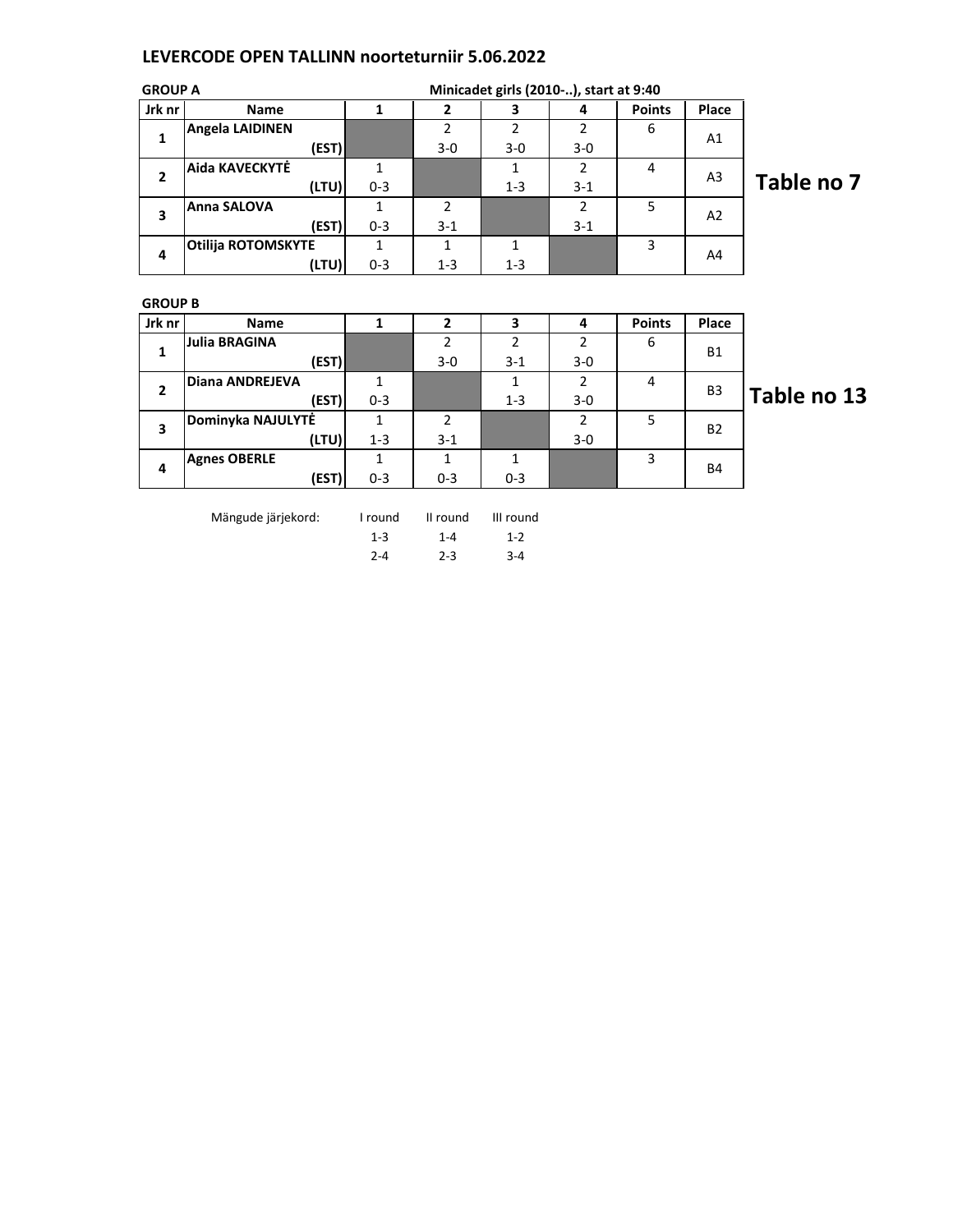MÄNGUD/GAMES:

|         | <b>Group A</b>         |                           | 1. game  | 2. game  | 3. game   | 4. game  | 5. game | <b>Result</b> |
|---------|------------------------|---------------------------|----------|----------|-----------|----------|---------|---------------|
| $1 - 3$ | <b>Angela LAIDINEN</b> | <b>Anna SALOVA</b>        | $11-6$   | $11 - 8$ | $12 - 10$ |          |         | $3-0$         |
| $2 - 4$ | Aida KAVECKYTĖ         | <b>Otilija ROTOMSKYTE</b> | $8 - 11$ | $11 - 2$ | $11 - 4$  | $11 - 7$ |         | $3 - 1$       |
| $1 - 4$ | Angela LAIDINEN        | <b>Otilija ROTOMSKYTE</b> | $11 - 5$ | $11 - 4$ | $11 - 4$  |          |         | $3-0$         |
| $2 - 3$ | Aida KAVECKYTĖ         | Anna SALOVA               | $11 - 8$ | $9 - 11$ | $7 - 11$  | $6 - 11$ |         | $1 - 3$       |
| $1 - 2$ | <b>Angela LAIDINEN</b> | Aida KAVECKYTĖ            | $11 - 5$ | $11 - 7$ | $11 - 7$  |          |         | $3-0$         |
| $3 - 4$ | <b>Anna SALOVA</b>     | <b>Otilija ROTOMSKYTE</b> | $11 - 4$ | $11 - 2$ | $8 - 11$  | $11 - 7$ |         | $3-1$         |

|         | <b>Group B</b>    |                        | 1. game  | 2. game  | 3. game  | 4. game   | 5. game | <b>Result</b> |
|---------|-------------------|------------------------|----------|----------|----------|-----------|---------|---------------|
| $1 - 3$ | Julia BRAGINA     | Dominyka NAJULYTĖ      | $11-9$   | $11 - 5$ | $7 - 11$ | $11 - 5$  |         | $3 - 1$       |
| $2 - 4$ | Diana ANDREJEVA   | <b>Agnes OBERLE</b>    | $11-6$   | $11 - 6$ | $11 - 3$ |           |         | $3-0$         |
| $1 - 4$ | Julia BRAGINA     | <b>Agnes OBERLE</b>    | $11-3$   | $11 - 3$ | $11-2$   |           |         | $3-0$         |
| $2 - 3$ | Diana ANDREJEVA   | Dominyka NAJULYTĖ      | $9 - 11$ | $11 - 7$ | $8 - 11$ | $10 - 12$ |         | $1 - 3$       |
| $1 - 2$ | Julia BRAGINA     | <b>Diana ANDREJEVA</b> | $11 - 5$ | $11-2$   | $11-2$   |           |         | $3-0$         |
| $3 - 4$ | Dominyka NAJULYTĖ | <b>Agnes OBERLE</b>    | $11 - 4$ | $11 - 5$ | $11-6$   |           |         | $3-0$         |